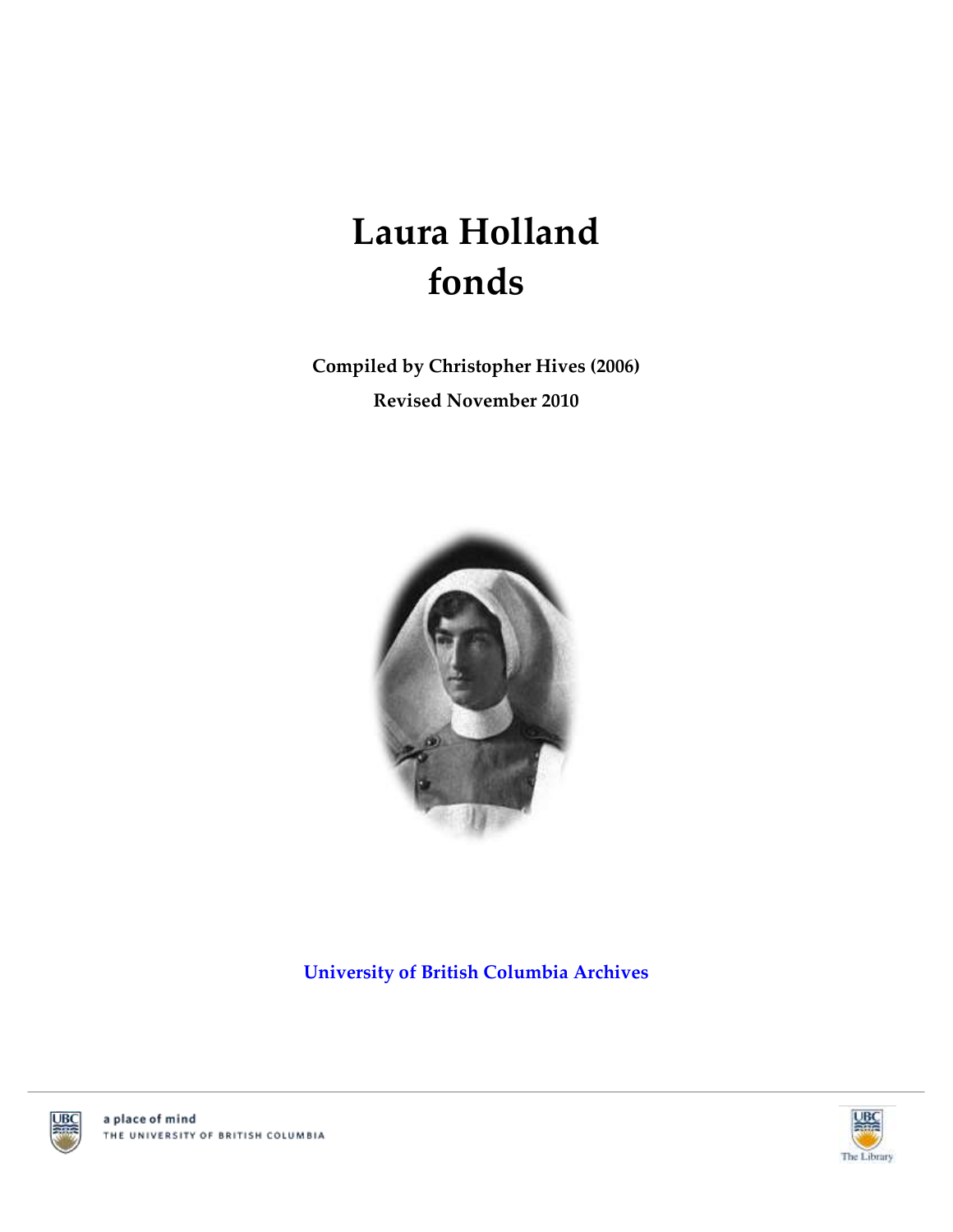## **Table of Contents**

### **[Fonds Description](#page-2-0)**

- o [Title / Dates of Creation / Physical Description](#page-2-1)
- o [Biographical Sketch](#page-2-2)
- o [Scope and Content](#page-3-0)

### **[Series Descriptions](#page-4-0)**

- o [Biographical series](#page-4-1)
- o [Diary series](#page-4-2)
- o [Correspondence series](#page-4-3)
- o [Miscellaneous and Memorabilia series](#page-4-4)
- **[Notes](#page-3-1)**
- **[File List](#page-5-0)**
- **[Catalogue entry](http://resolve.library.ubc.ca/cgi-bin/catsearch?title=Laura+Holland+fonds)** (UBC Library catalogue)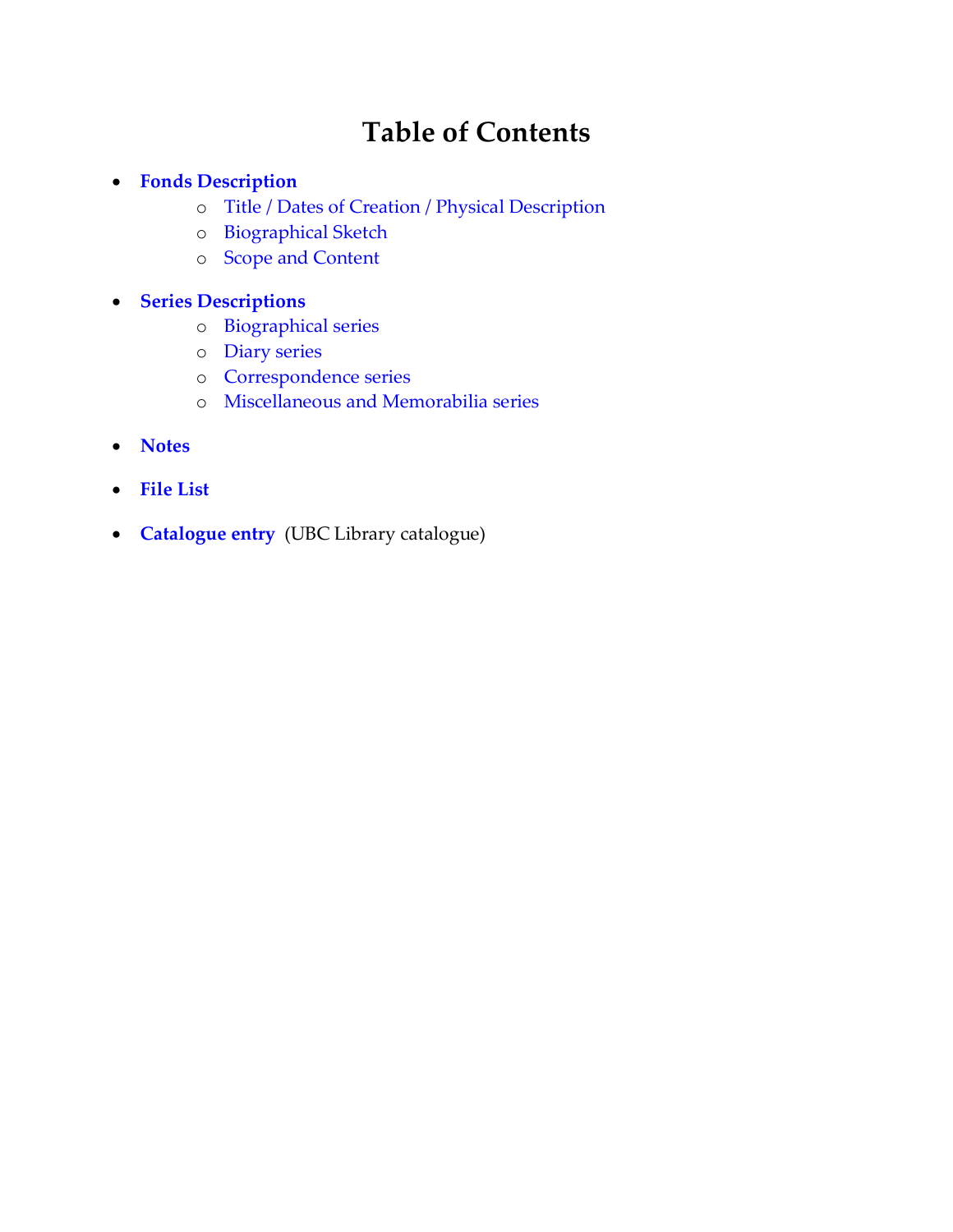### **Fonds Description**

<span id="page-2-1"></span><span id="page-2-0"></span>**Laura Holland fonds.** – 1886-1956.

24 cm of textual materials. 12 photographs. Memorabilia.

### <span id="page-2-2"></span>**Biographical Sketch**

Laura Holland (1883-1956) was both a nurse and social worker and assumed an active leadership role in both professions at national and provincial levels. She received numerous honours and awards for her contributions. Holland was born in Toronto and, after briefly considering a career in music as a concert pianist, she studied nursing, and graduated from the Montreal General Hospital School of Nursing in 1914. She joined the Canadian Army Medical Corps in 1915 and served with distinction in the active theatres of war in France and Greece from 1915-1918. In recognition of her dedicated service, Holland was awarded the Royal Red Cross medal. Following her release from the Army in 1919, she went to Boston and qualified in social work at Simmons College. For the next nine years Holland worked in Ontario, first as Director of Nursing Services for the Ontario Red Cross and before moving to become Director of Social Work for Toronto Public Health Department. In 1927 she accepted an invitation to move to British Columbia to reorganize and coordinate the Vancouver Children's Aid Society, which was responsible for overseeing child welfare throughout the province. With the assistance of Zella Collins and Kay Whitman, Holland converted the institution into a modern child welfare agency, with an emphasis of foster rather than institutional care. Despite enduring criticism Holland persisted and she reorganized the system of child welfare and helped initiate the Infants Act, the Adoption Act, and the Children of Unmarried Parents Act. In the early 1930s, the University of British Columbia began offering courses in social work and Holland lectured in that program as well as the public health certificate program in UBC's nursing program.

In 1932 she was appointed Deputy Superintendent of Neglected Children for the provincial government and, in 1933, Deputy Superintendent of Child Welfare. In the mid-30s she helped implement the provincial Welfare Field Service and in 1938 the post of Advisor to the Minister of Health and Welfare on Social Welfare Policy was created for her. Although Holland retired in 1945, she remained active in a variety of community ventures. In 1950, the University of British Columbia awarded Holland an honorary degree and her citation in part read "... whose compassion for the unprotected, made effective by abundant common sense and great executive ability, has been responsible in large measure for our provincial child welfare program and has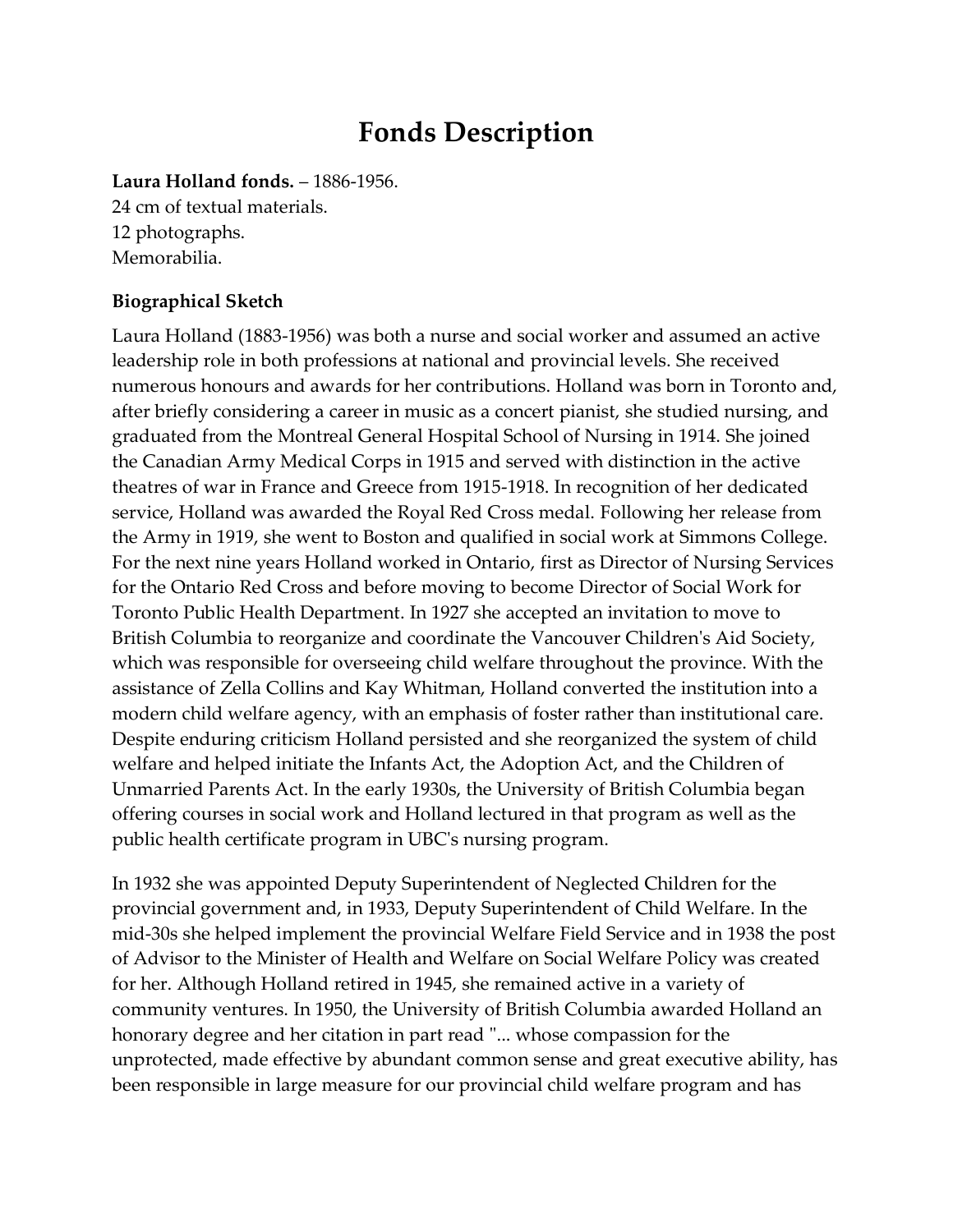contributed greatly by thought and action to the increasing efficiency of our national welfare services." Laura Holland died in January 1956 at the age of 72.

### <span id="page-3-0"></span>**Scope and Content**

Fonds consists of biographical material, diaries, correspondence, photographs and memorabilia. Of particular interest is the large volume of letters written by Holland to her mother from June 1915 to July 1917 from overseas.

### <span id="page-3-1"></span>**Notes**

File list available

Selected photographs have been digitized and added to UBC Archives' [Historical](http://digitalcollections.library.ubc.ca/cdm/landingpage/collection/arphotos)  [Photograph Database](http://digitalcollections.library.ubc.ca/cdm/landingpage/collection/arphotos) [\(UBC 123.1\)](http://digitalcollections.library.ubc.ca/cdm/search/collection/arphotos/searchterm/Laura%20Holland%20fonds/mode/exact)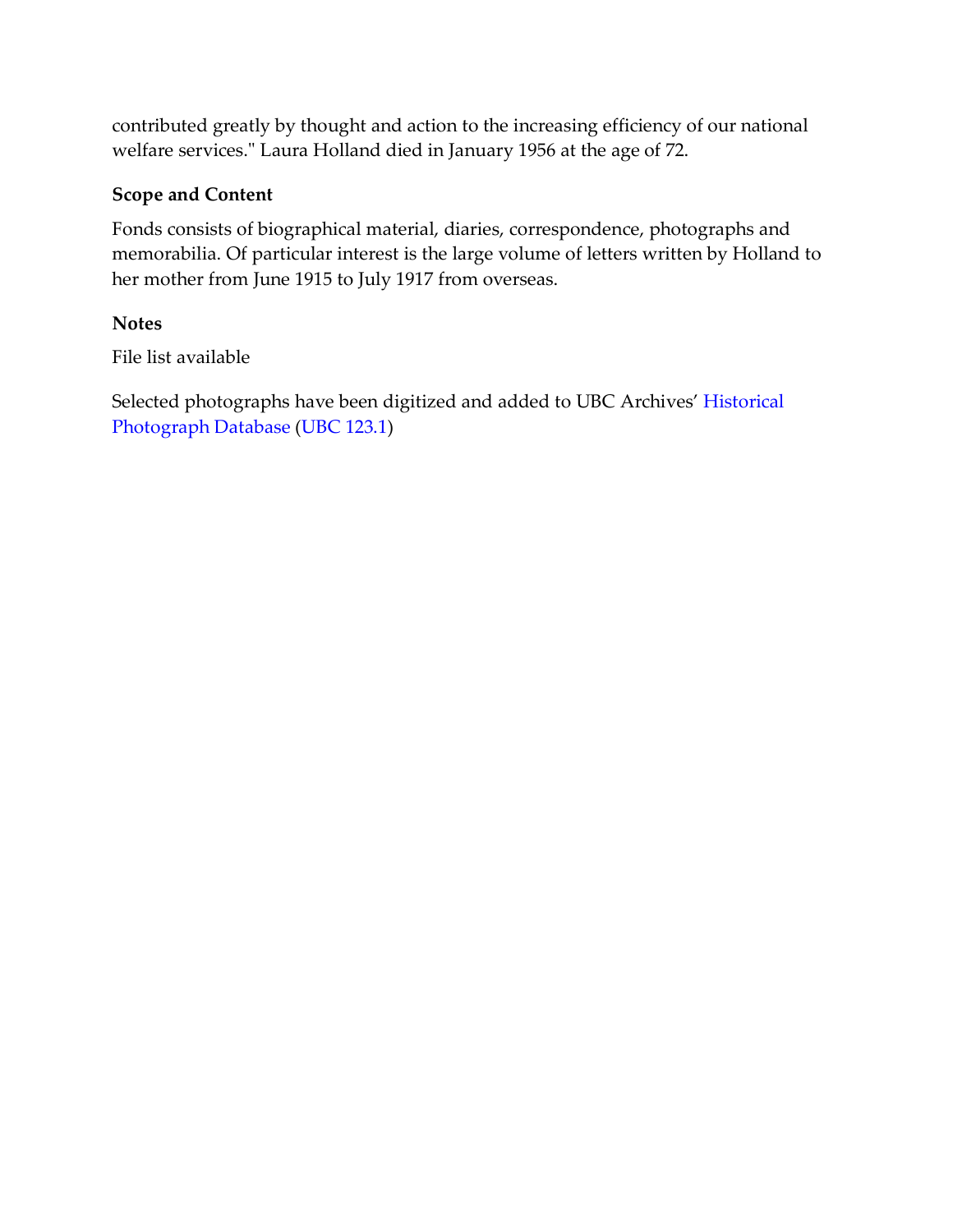### **Series Descriptions**

<span id="page-4-1"></span><span id="page-4-0"></span>**[Biographical Series.](#page-5-1)** -- 1931-1956. 1 folder.

Series consists of clippings and articles about L. Holland, a brief CV (1931), UBC honorary degree citation, a copy of her will and some copies of published obituaries added to the collection following her death.

<span id="page-4-2"></span>**[Diary Series.](#page-5-2)** -- 1907/08, 1946/47, 1949. 3 volumes.

Series consists of three volumes of Holland's diary entries.

<span id="page-4-3"></span>**[Correspondence Series.](#page-5-3)** -- 1915-1916. 23 cm of textual records.

Series consists of outgoing correspondence from Laura Holland to her mother from London and from the boat of fellow nurses going to different camps during World War I. She talks mostly of her physical surroundings and sightseeing. She also talks of people (family & friends) she knows back home (Mildred, Temple, Cyp (?), Harry, and Jack), but also sometimes speaks of privacy (censorship of letters, etc.) and other political conditions affecting the nurses during the war.

<span id="page-4-4"></span>**[Miscellaneous and Memorabilia Series.](#page-9-0)** -- 1918, 1950. 1 folder.

Series consists of some unidentified notes, war medals and UBC honorary degree.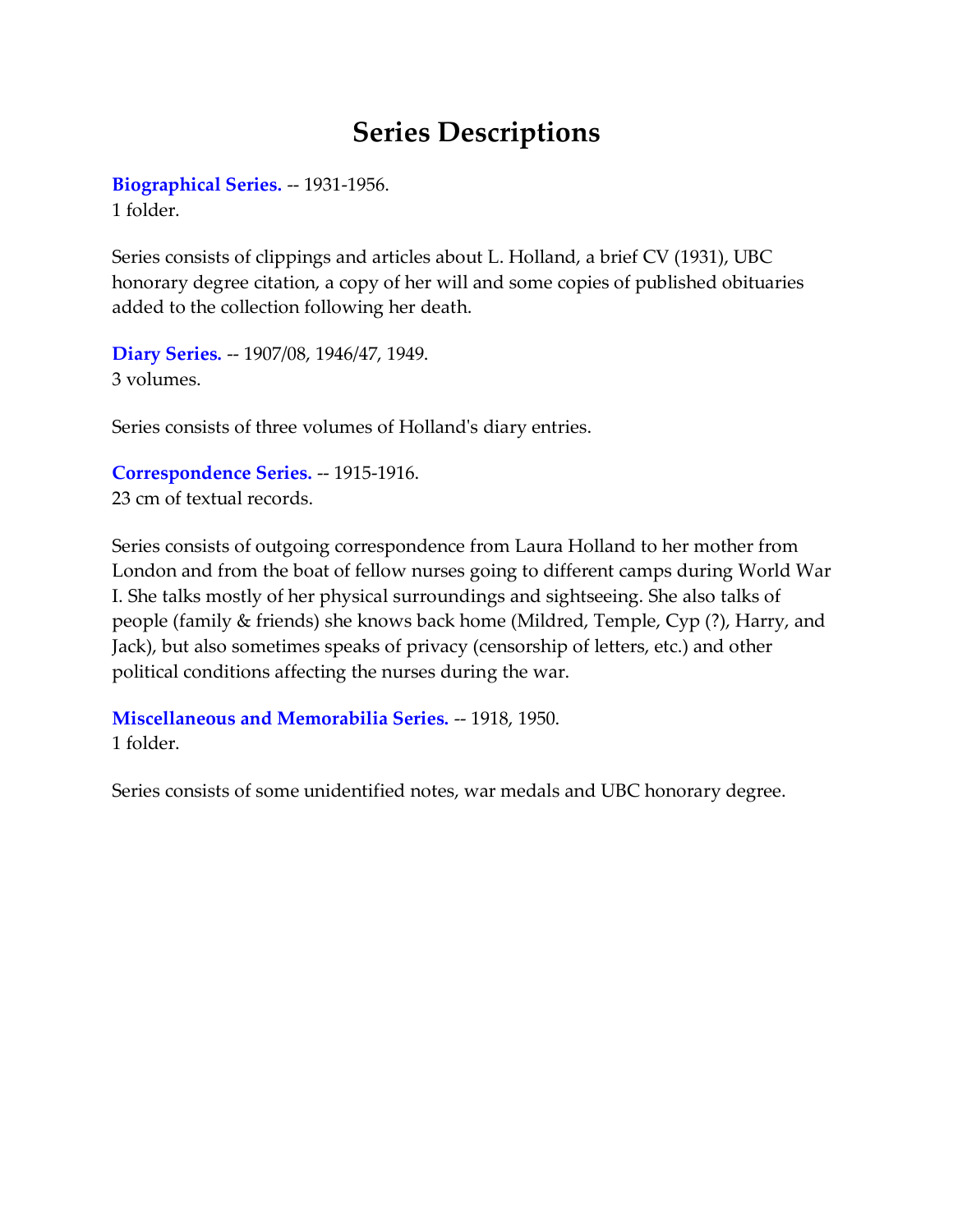## **File List**

#### <span id="page-5-0"></span>Box 1

### <span id="page-5-1"></span>BIOGRAPHICAL SERIES

1-1 Miscellaneous biographical information (1931-1956) - Includes clippings and articles about L. Holland, a brief CV (1931), UBC honorary degree citation, a copy of her will and some copies of published obituaries added to the collection following her death.

#### <span id="page-5-2"></span>DIARY SERIES

- 1-2 Diary (August 1907 July 1908)
- 1-3 Diary (September 1946 March 1947)
- 1-4 Diary (May October 1949)

### <span id="page-5-3"></span>CORRESPONDENCE SERIES

Outgoing letters from L. Holland to her mother

| $1 - 5$  | 1915-06-04 |
|----------|------------|
| $1-6$    | 1915-06-09 |
| $1 - 7$  | 1915-06-15 |
| $1-8$    | 1915-06-20 |
| $1-9$    | 1915-06-25 |
| 1-10     | 1915-06-?? |
| $1 - 11$ | 1915-07-03 |
| $1-12$   | 1915-07-09 |
| $1-13$   | 1915-07-12 |
| 1-14     | 1915-07-16 |
| $1 - 15$ | 1915-07-21 |
| $1-16$   | 1915-07-25 |
| $1-17$   | 1915-07-20 |
| $1-18$   | 1915-07-31 |
| 1-18a    | 1915-08-08 |
| 1-19     | 1915-08-14 |
| $1-20$   | 1915-08-26 |
| 1-21     | 1915-09-01 |
| 1-22     | 1915-09-06 |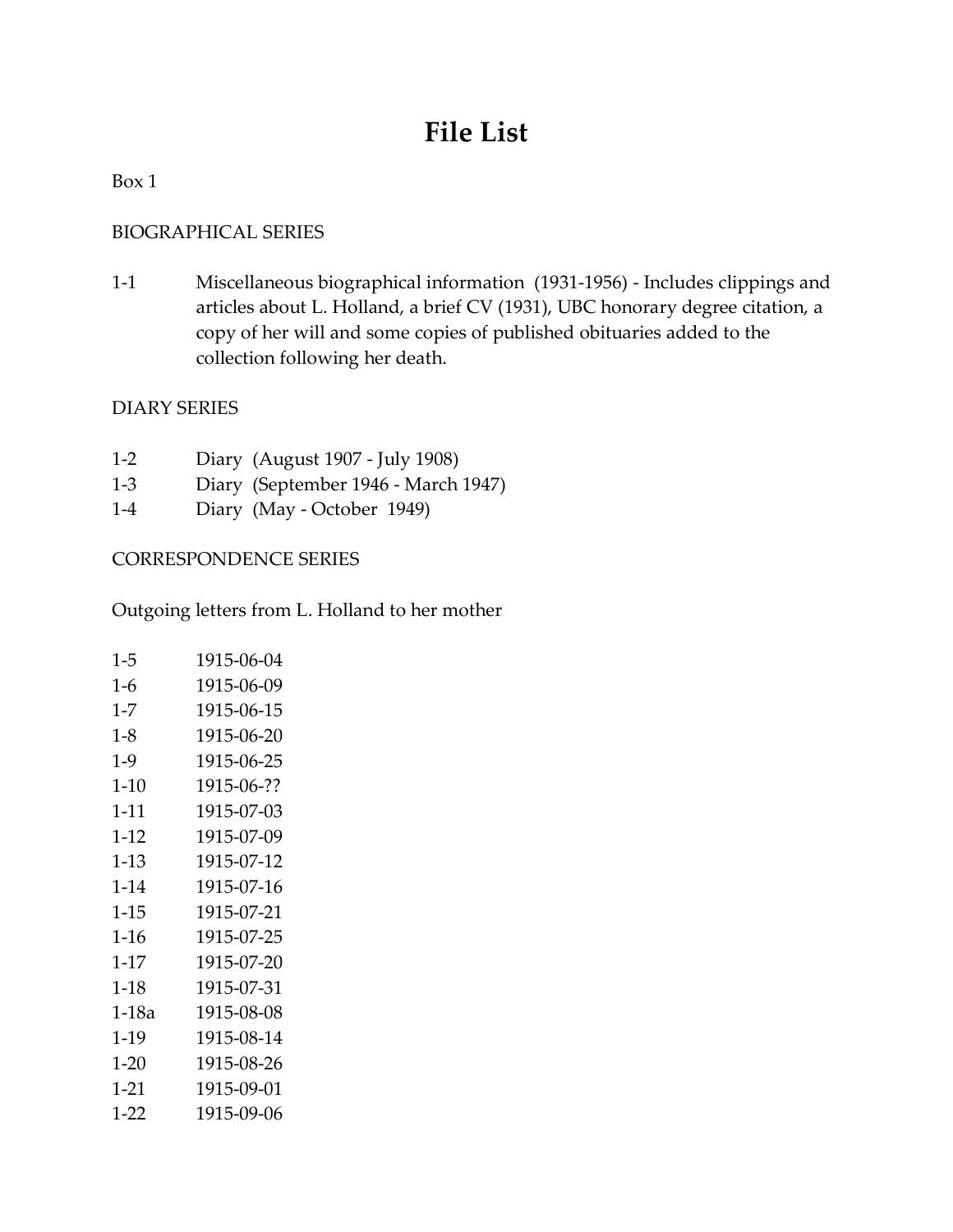| $1-23$   | 1915-09-20 |
|----------|------------|
| $1 - 24$ | 1915-09-25 |
| $1 - 25$ | 1915-10-04 |
| 1-26     | 1915-10-08 |
| $1-27$   | 1915-10-18 |
| $1-28$   | 1915-10-27 |
| 1-29     | 1915-10-29 |
| 1-30     | 1915-11-04 |
| 1-31     | 1915-11-14 |
| $1 - 32$ | 1915-11-19 |
| 1-33     | 1915-11-23 |
| $1 - 34$ | 1915-11-28 |
| $1 - 35$ | 1915-12-11 |
| 1-36     | 1915-12-13 |
| $1-37$   | 1915-12-20 |
| $1 - 38$ | 1915-12-28 |
| 1-39     | 1916-01-07 |
| $1-40$   | 1916-01-?? |
| 1-41     | 1916-01-22 |
| 1-42     | 1916-01-25 |
| 1-43     | 1916-01-31 |
| $1 - 44$ | 1916-02-03 |
| $1-45$   | 1916-02-11 |
| 1-46     | 1916-02-12 |
| $1-47$   | 1916-02-14 |
| 1-48     | 1916-02-19 |
| 1-49     | 1916-02-24 |
| $1 - 50$ | 1916-03-05 |
| 1-51     | 1916-03-02 |
| $1-52$   | 1916-03-08 |
| 1-53     | 1916-03-11 |
| $1 - 54$ | 1916-03-22 |
| $1 - 55$ | 1916-03-29 |
| 1-56     | 1916-04-05 |
| $1-57$   | 1916-04-08 |
| $1 - 58$ | 1916-04-19 |
| 1-59     | 1916-04-26 |
| $1 - 60$ | 1916-04-28 |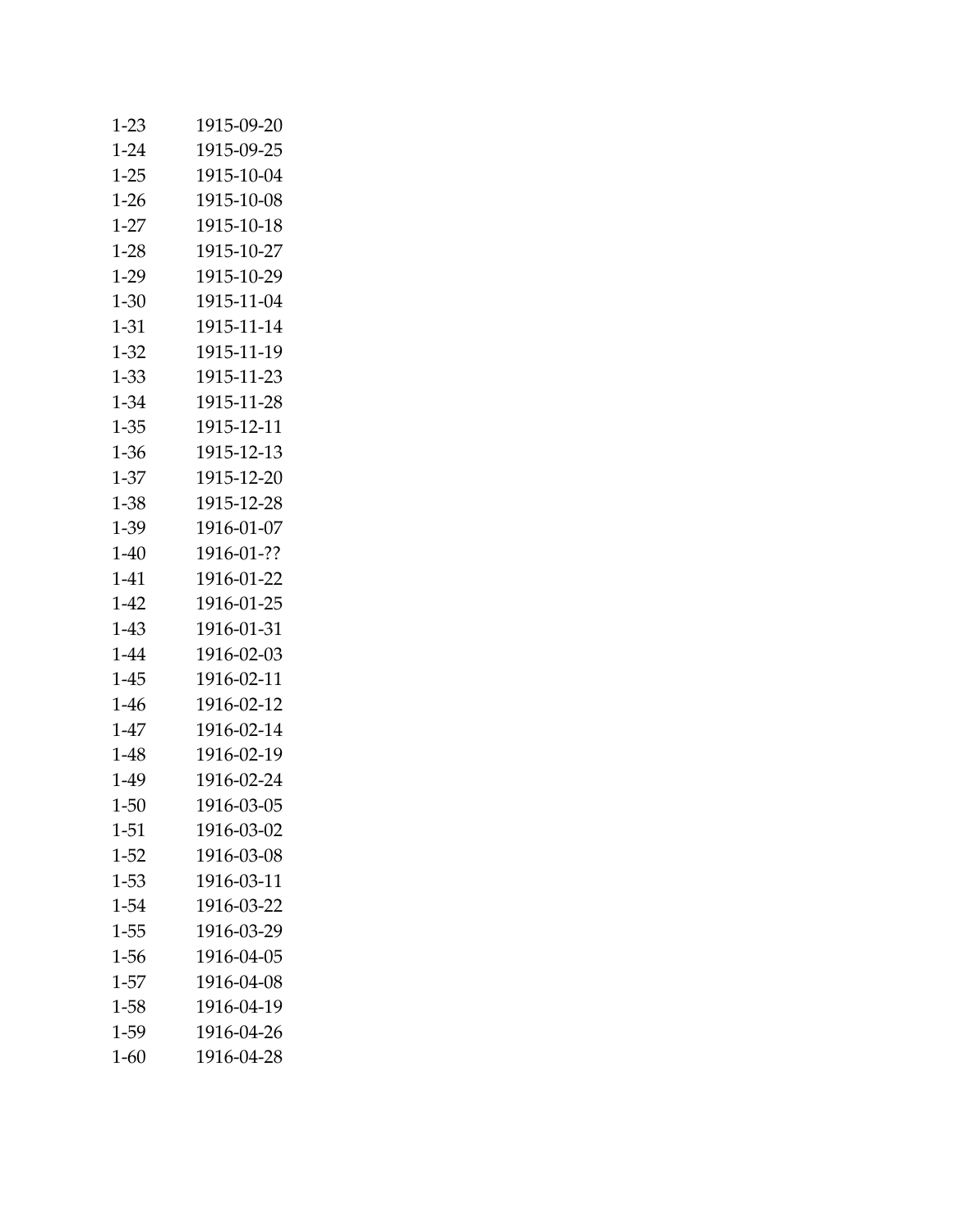### Box 2

Outgoing letters from L. Holland to her mother (Cont'd)

| $2-1$    | 1916-05-01 |
|----------|------------|
| $2-2$    | 1916-05-02 |
| $2 - 3$  | 1916-05-07 |
| $2 - 4$  | 1916-05-12 |
| $2 - 5$  | 1916-05-21 |
| $2 - 6$  | 1916-05-29 |
| $2 - 7$  | 1916-05-31 |
| $2 - 8$  | 1916-06-04 |
| $2-9$    | 1916-06-04 |
| $2-10$   | 1916-06-08 |
| $2 - 11$ | 1916-06-13 |
| $2 - 12$ | 1916-06-24 |
| $2-13$   | 1916-07-05 |
| $2 - 14$ | 1916-07-20 |
| $2 - 15$ | 1916-07-20 |
| $2-16$   | 1916-07-29 |
| $2-17$   | 1916-08-06 |
| $2 - 18$ | 1916-08-17 |
| $2-19$   | 1916-09-03 |
| $2 - 20$ | 1916-09-09 |
| $2 - 21$ | 1916-09-14 |
| $2 - 22$ | 1916-09-22 |
| $2 - 23$ | 1916-09-30 |
| $2 - 24$ | 1916-10-04 |
| $2 - 25$ | 1916-10-10 |
| $2 - 26$ | 1916-10-16 |
| $2 - 27$ | 1916-10-25 |
| $2 - 28$ | 1916-10-30 |
| $2 - 29$ | 1916-11-09 |
| $2 - 30$ | 1916-11-13 |
| $2 - 31$ | 1916-11-20 |
| $2 - 32$ | 1916-11-29 |
| $2 - 33$ | 1916-12-01 |
| $2 - 34$ | 1916-12-09 |
| $2 - 35$ | 1916-12-11 |
| $2 - 36$ | 1916-12-15 |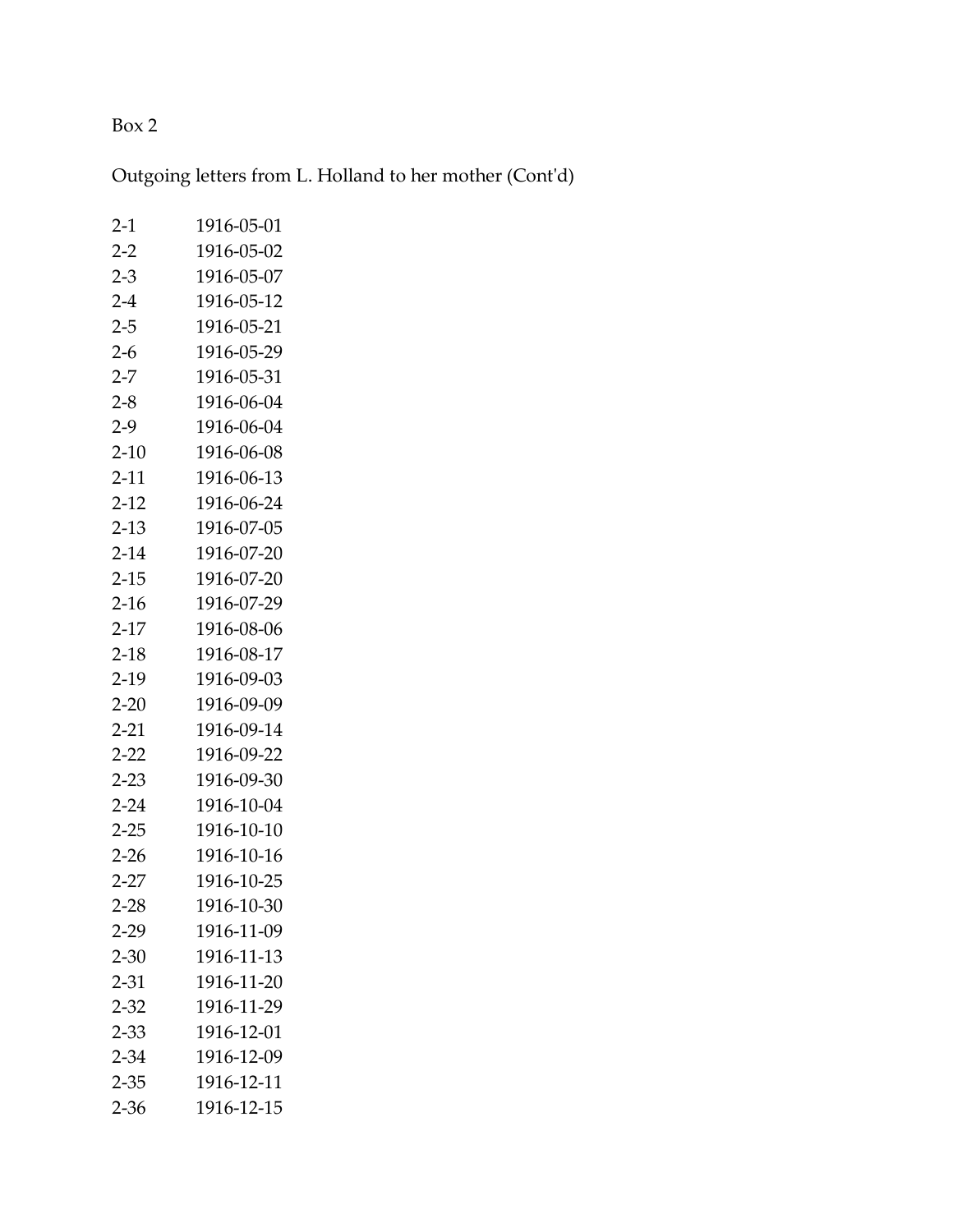| $2 - 37$ | 1916-12-17 |
|----------|------------|
| $2 - 38$ | 1916-12-24 |
| 2-39     | 1916-12-20 |
| 2-40     | 1916-12-27 |
| $2 - 41$ | 1917-01-01 |
| $2-42$   | 1917-01-03 |
| $2 - 43$ | 1917-01-13 |
| $2 - 44$ | 1917-01-20 |
| $2 - 45$ | 1917-01-25 |
| $2 - 46$ | 1917-01-31 |
| 2-46a    | 1917-01-?? |
| $2 - 47$ | 1917-02-03 |
| $2 - 48$ | 1917-02-07 |
| $2-49$   | 1917-02-10 |
| $2 - 50$ | 1917-02-17 |
| $2 - 51$ | 1917-02-23 |
| $2 - 52$ | 1917-02-24 |
| $2 - 53$ | 1917-03-02 |
| $2 - 54$ | 1917-03-04 |
| $2 - 55$ | 1917-03-13 |
| 2-56     | 1917-03-19 |
| $2 - 57$ | 1917-03-30 |
| $2 - 58$ | 1917-04-08 |
| $2 - 59$ | 1917-04-26 |
| $2 - 60$ | 1917-04-30 |
| $2 - 61$ | 1917-05-08 |
| $2 - 62$ | 1917-05-13 |
| $2 - 63$ | 1917-05-20 |
| $2 - 64$ | 1917-05-23 |
| $2 - 65$ | 1917-05-29 |
| $2 - 66$ | 1917-05-31 |
| $2 - 67$ | 1917-06-04 |
| $2 - 68$ | 1917-06-05 |
| $2 - 69$ | 1917-06-08 |
| $2 - 70$ | 1917-06-01 |
| $2 - 71$ | 1917-06-17 |
| $2 - 72$ | 1917-06-21 |
| $2 - 73$ | 1917-06-28 |
| $2 - 74$ | 1917-07-05 |
| $2 - 75$ | 1917-07-12 |